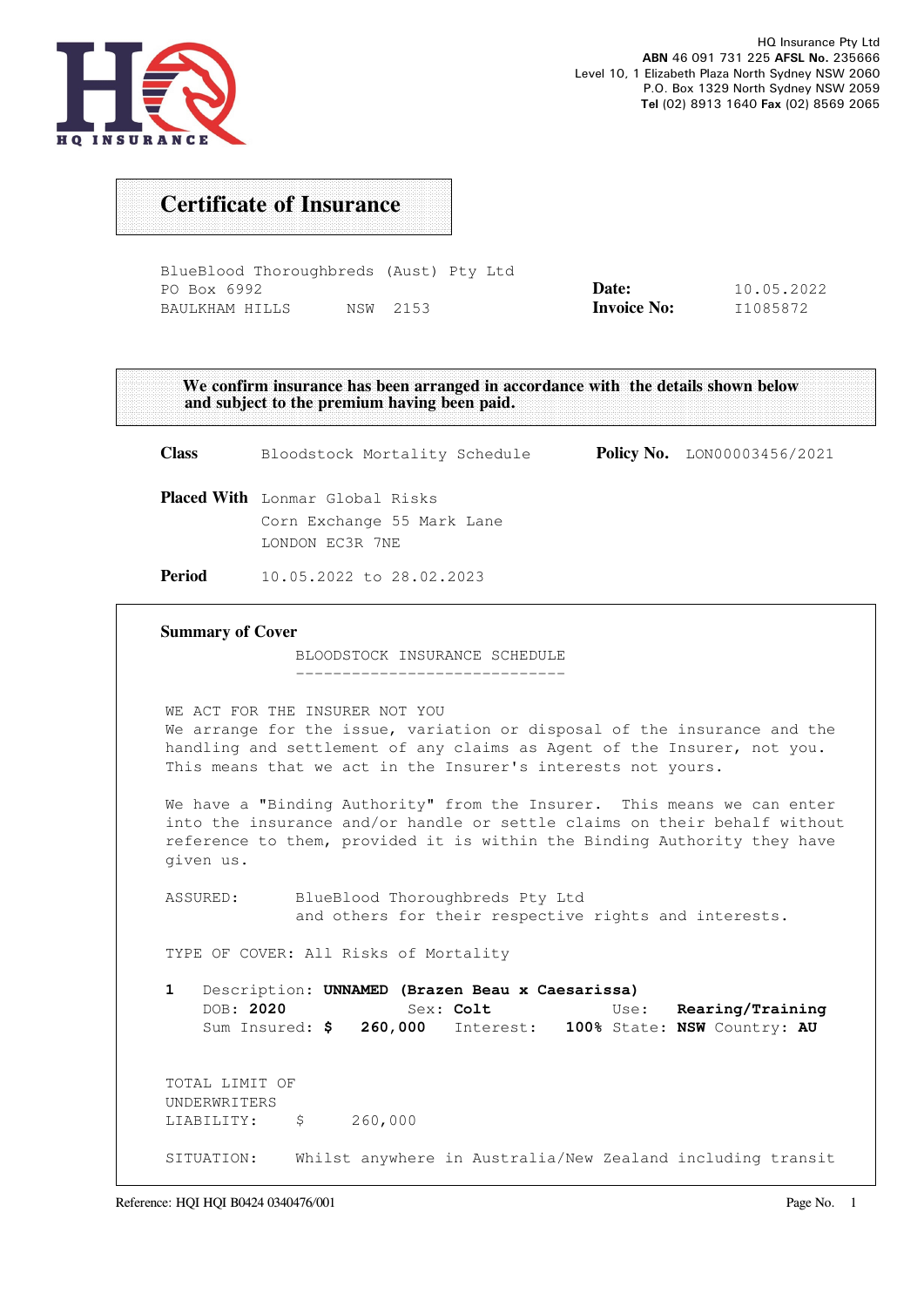#### HQ Insurance Pty Ltd

P.O Box 1329 NORTH SYDNEY NSW 2059 ABN 46 091 731 225

COVERAGE SUMMARY

BlueBlood Thoroughbreds (Aust) Pty Ltd Bloodstock Mortality Schedule

within and between said countries.

 STANDARD CLAUSES INCLUDED IN YOUR POLICY: ----------------------------------------

 Full Mortality as per Lloyd's Australian Wording LMA3069A Agreed Value Clause Part-Ownership Clause Terrorism Exclusion Endorsement NMA2920 Wobbler Syndrome Clause NMA2878 Avian Influenza Exclusion Berserk Extension Clause Institute Radioactive Contamination, Chemical, Biological, Bio-chemical and Electromagnetic Weapons Exclusion Clause CL370 Cyber Exclusion Endorsement LMA5407 Surgical Operations Clause LMA5107 Sanction Limitation and Exclusion Clause LMA 3100 Hendra Virus Endorsement LMA5214 Coronavirus Absolute Exclusion

EXTENSIONS AVAILABLE As either charged for or as agreed by Underwriters

Guaranteed Renewal up to age 14 Incrementation of the Contract of the Contract of the Contract of the Contract o Life Saving Surgery up to \$15,000 **INCLUDED** Stallion Total and Permanent Disability NOT INCLUDED

 NOTE: LIFE SAVING SURGERY LIMIT IS BASED ON 100% INTEREST AND ADJUSTED FOR YOUR SHARE IN THE EVENT OF A CLAIM OCCURRING.

 Please note Premium for the LIFE SAVING SURGERY extension is earned in full. If your policy is cancelled, no return premium for this extension is applicable.

FPIL (Full Premium Payable in The Event Of A Claim)

 In the event of loss, the Assured agrees to pay the difference between the premiums paid hereon and the premium calculated at the full annual rate on the amount of this policy. (Example, all premiums paid on a pro rata basis for a period less than 12 months will be subject to FPIL)

DEATH/INJURY/ILLNESS NOTIFICATION

 In the event of Death, Injury or Illness of your horse, it is a policy requirement that immediate notification is advised to the offices of HQ Insurance and if outside business hours, as per the following contacts:-

Sara Ryman Mobile 0417 277 464

 Dr. Andrew Dart Mobile 0412 460 041 (For emergency Veterinary Consultation) University of Sydney

COMPLAINT AND/OR DISPUTE RESOLUTION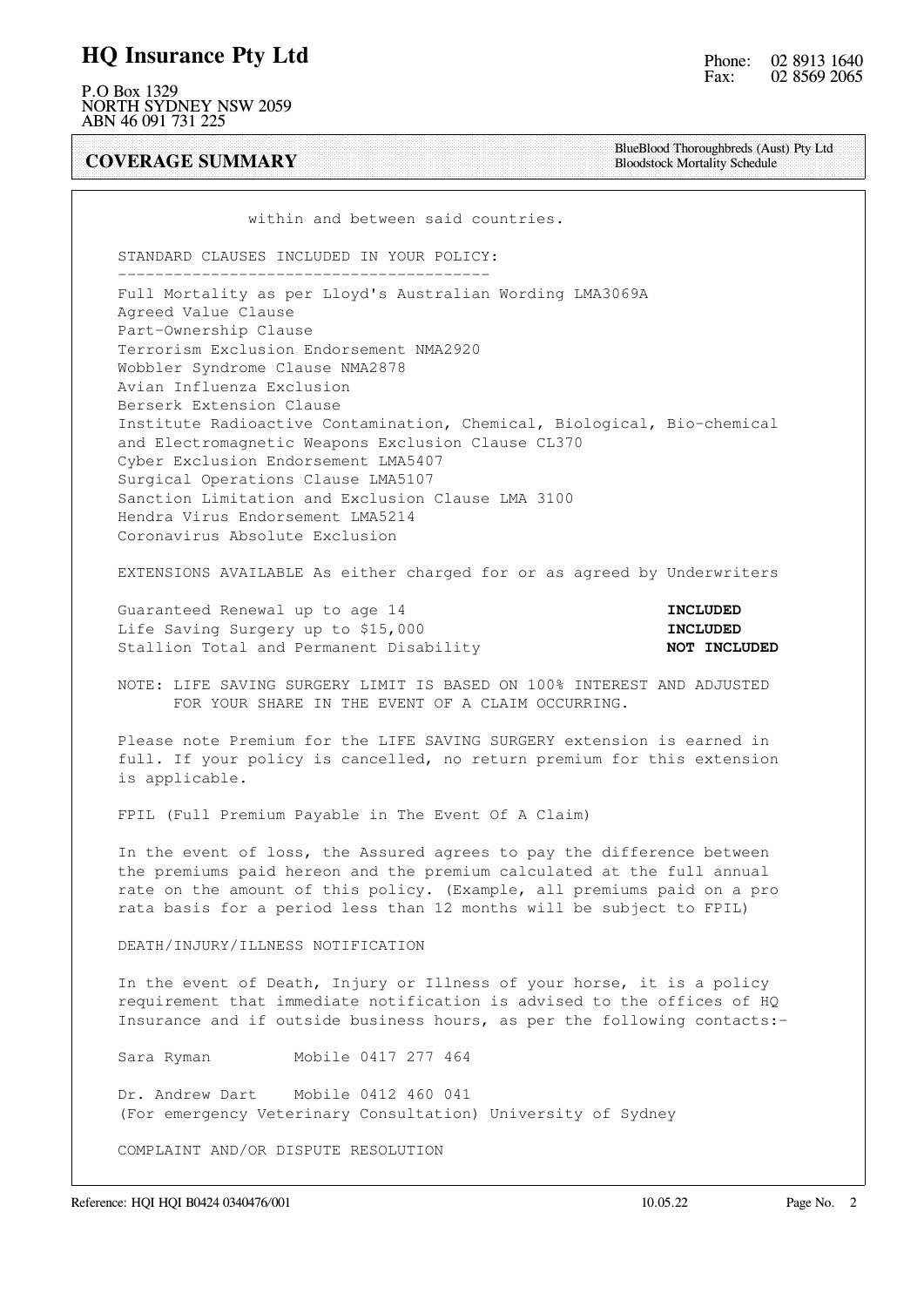### HQ Insurance Pty Ltd

P.O Box 1329 NORTH SYDNEY NSW 2059 ABN 46 091 731 225

COVERAGE SUMMARY

BlueBlood Thoroughbreds (Aust) Pty Ltd Bloodstock Mortality Schedule

 If you have any complaints about the service provided to you, please contact the Complaints Manager:

| Mail:  | HQ Insurance Pty Ltd    |
|--------|-------------------------|
|        | PO Box 1329             |
|        | North Sydney NSW 2059   |
| Email: | sara@hqinsurance.com.au |
| Phone: | (02) 8913 1640          |

 We will acknowledge your complaint within one business day and do our best to resolve the complaint to your satisfaction within 10 business days. If we cannot resolve your complaint to your satisfaction, we will escalate the matter to Lloyd's Australia who will review the complaint. You will be provided updates at least every 10 business days. Lloyd's contact details are:

| Mail:  | Lloyd's Australia Limited   |
|--------|-----------------------------|
|        | Level 16, 1 Macquarie Place |
|        | Sydney NSW 2000             |
| Email: | idraustralia@lloyds.com     |
| Phone: | (02) 8298 0873              |

 If your complaint remains unresolved after 30 calendar days, you may be able to refer your complaint to the Australian Financial Complaints Authority (AFCA) under the terms of the General Insurance Code of Practice. This is a free service. AFCA's contact details are:

| Mail:  | Australian Financial Complaints Authority |  |
|--------|-------------------------------------------|--|
|        | GPO Box 3                                 |  |
|        | Melbourne VIC 3001                        |  |
| Email: | info@afca.org.au                          |  |
| Phone: | 1800 931 678                              |  |

 The cost of this insurance is based on the animal's age, use and value, as well as certificates from qualified veterinary surgeons.

| PLACED WITH                                                                                                                        | POLICY NUMBER    | PROPORTION |
|------------------------------------------------------------------------------------------------------------------------------------|------------------|------------|
| Lonmar Global Risks                                                                                                                | LON00003456/2021 | 100.0000%  |
| Corn Exchange 55 Mark Lane<br>LONDON EC3R 7NE<br>* SUPPORTING INSURERS<br>- Lloyds of London (Syndicated)<br>Lime Street<br>London | 58.3334%         |            |
| - Convex Insurance UK                                                                                                              | 33.3333%         |            |